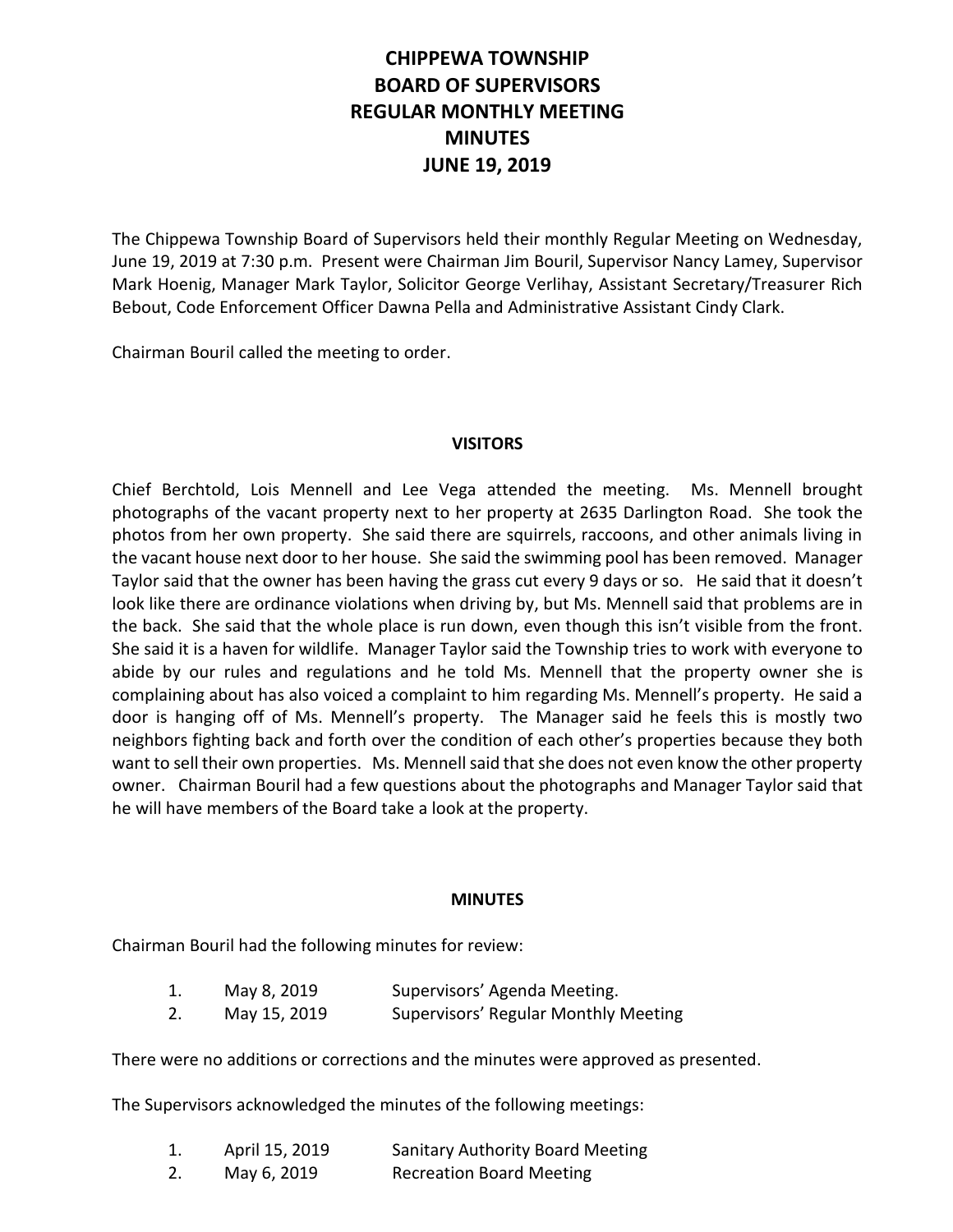None.

#### **REPORTS**

Chairman Bouril had the following May reports for review:

- 1. Financial
- 2. Police Department
- 3. Road Department
- 4. Wage/OPT Report
- 5. Real Estate Tax
- 6. Zoning
- 7. Code Enforcement Officer
- 8. Fire Department

## **MANAGER'S REPORT**

Manager Mark Taylor had the following items for discussion:

1. Tom Stewart: Reappointment to the Property Maintenance Board:

Manager Taylor said that he recommends that Tom Stewart be reappointed to the Property Maintenance Board.

**MS. LAMEY MOVED TO REAPPOINT** Tom Stewart to the Property Maintenance Board. Mr. Hoenig seconded the motion and with no further discussion the motion carried.

2. Dick Snedden: Resignation from the Zoning Hearing Board:

The Manager received a call from Dick Snedden who has been the chairman of the Zoning Hearing Board. He said that Mr. Snedden has done a fine job as chairman. He is resigning from the Board due to some personal family issues. He has not yet submitted his resignation letter but is planning to do so. Manager Taylor asked the Supervisors to let him know if they have any suggestions for a replacement.

**MR. HOENIG MOVED TO ACCEPT** the resignation of Dick Snedden from the Zoning Hearing Board. Ms. Lamey seconded the motion and with no further discussion the motion carried.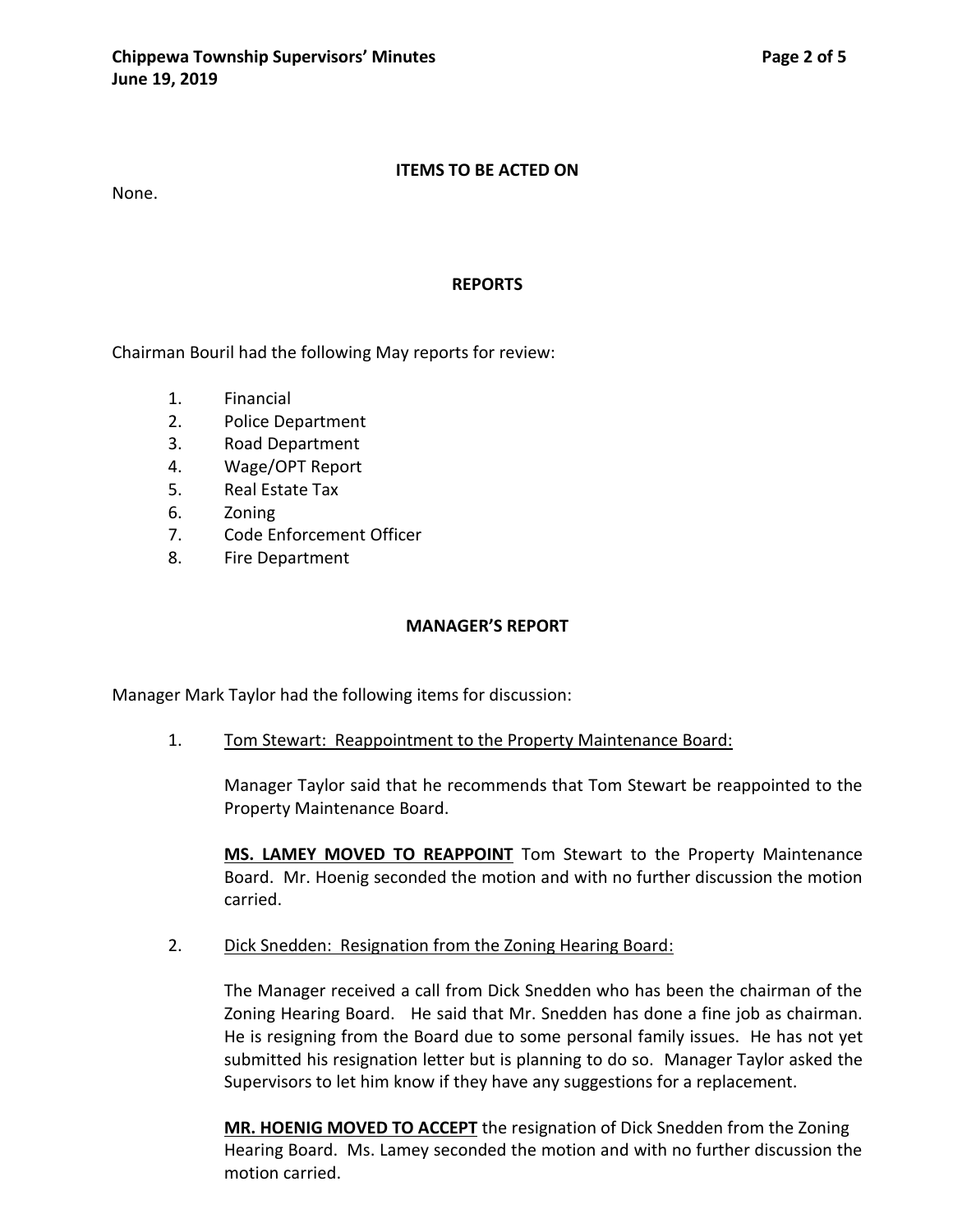#### 3. Dakota Fennell: Leave of Absence:

Manager Taylor said that Officer Fennell has accepted a full-time position in Butler. He said that during the short period of time he worked here, Officer Fennell did a tremendous job. Butler does not permit him to work for another department for a period of six months so he is asking for a leave of absence from the Chippewa Township Police Department. After six months he would like to continue to work part-time here.

**MS. LAMEY MOVED TO APPROVE** the requested leave of absence for Officer Dakota Fennell. Mr. Hoenig seconded the motion and with no further discussion the motion carried.

4. 2020 Interceptor Police Unit:

Manager Taylor explained last year's situation with the police unit and said \$3000 was taken off of the cost of the 2020 vehicle. He said it will actually cost less than the 2019 vehicle.

5. Refuse Contract:

A meeting was held recently and terms were discussed. Number of years and recyclables were two of the things discussed. Manager Taylor said if Attorney Verlihay is given permission, he can start preparing for the bidding process for the refuse contract.

**MS. LAMEY MOVED TO DIRECT** Solicitor Verlihay to proceed with the bidding process paperwork for the refuse contract. Mr. Hoenig seconded the motion and with no further discussion the motion carried.

## 6. Camera System:

Manager Taylor said that the camera company was planning to finish up this afternoon. He said the cameras are now on the poles. The installation is now nearly complete, but he said they are still trying to work out the internet connection. They can be linked on one internet connection. He has talked to them about using the Chippewa Fire Station and they think this will work. He said that the Township ended up with additions at no extra cost.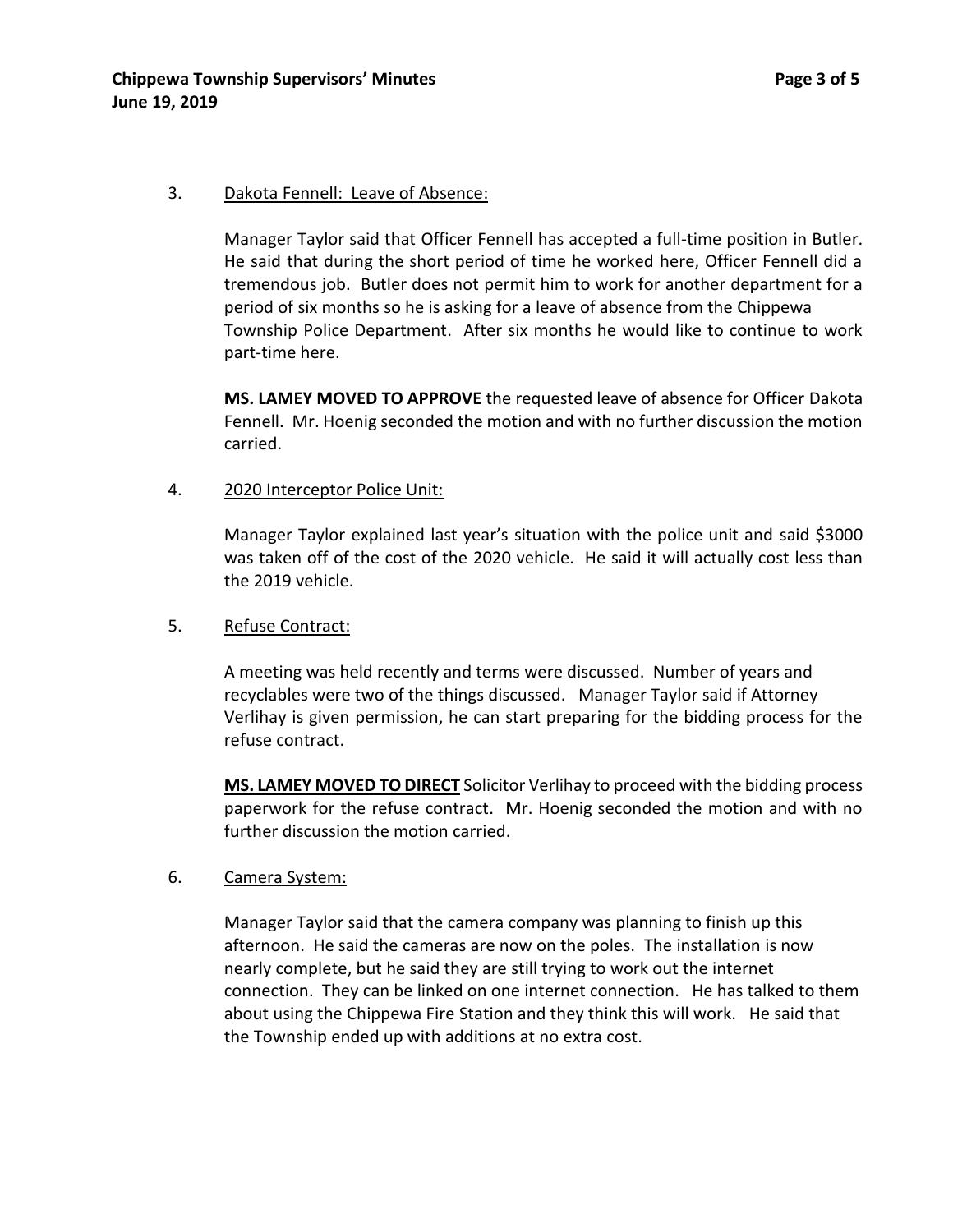## 7. Chippewa Life Magazine:

Manager Taylor said that all of the information for the new Chippewa Life Magazine has been submitted and it should be coming out soon.

#### **MANAGER'S MISCELLANEOUS ITEMS**

Manager Taylor said that in the past the Supervisors gave the Police Department permission to hire additional part-time officers to help fill the schedules. He said that it is good to have our Chief and Assistant Chief involved with the academy because they can see their abilities while they are in school. Ray Gossett and Trey Hall were interviewed and Manager Taylor told the Supervisors about their backgrounds and said our Chief and Assistant Chief feel they should be hired.

**MR. HOENIG MOVED TO APPROVE** the hiring of Ray Gossett and Trey Hall as part-time police officers in Chippewa Township. Ms. Lamey seconded the motion and with no further discussion the motion carried.

## **PAYMENT OF BILLS**

Chairman Bouril had the May 2019 bills for review.

**MR. HOENIG MOVED TO APPROVE** payment of the May 2019 bills. The motion was seconded by Ms. Lamey and with no further discussion the motion carried.

#### **SOLICITOR'S BUSINESS**

None.

#### **SUPERVISORS' BUSINESS**

None.